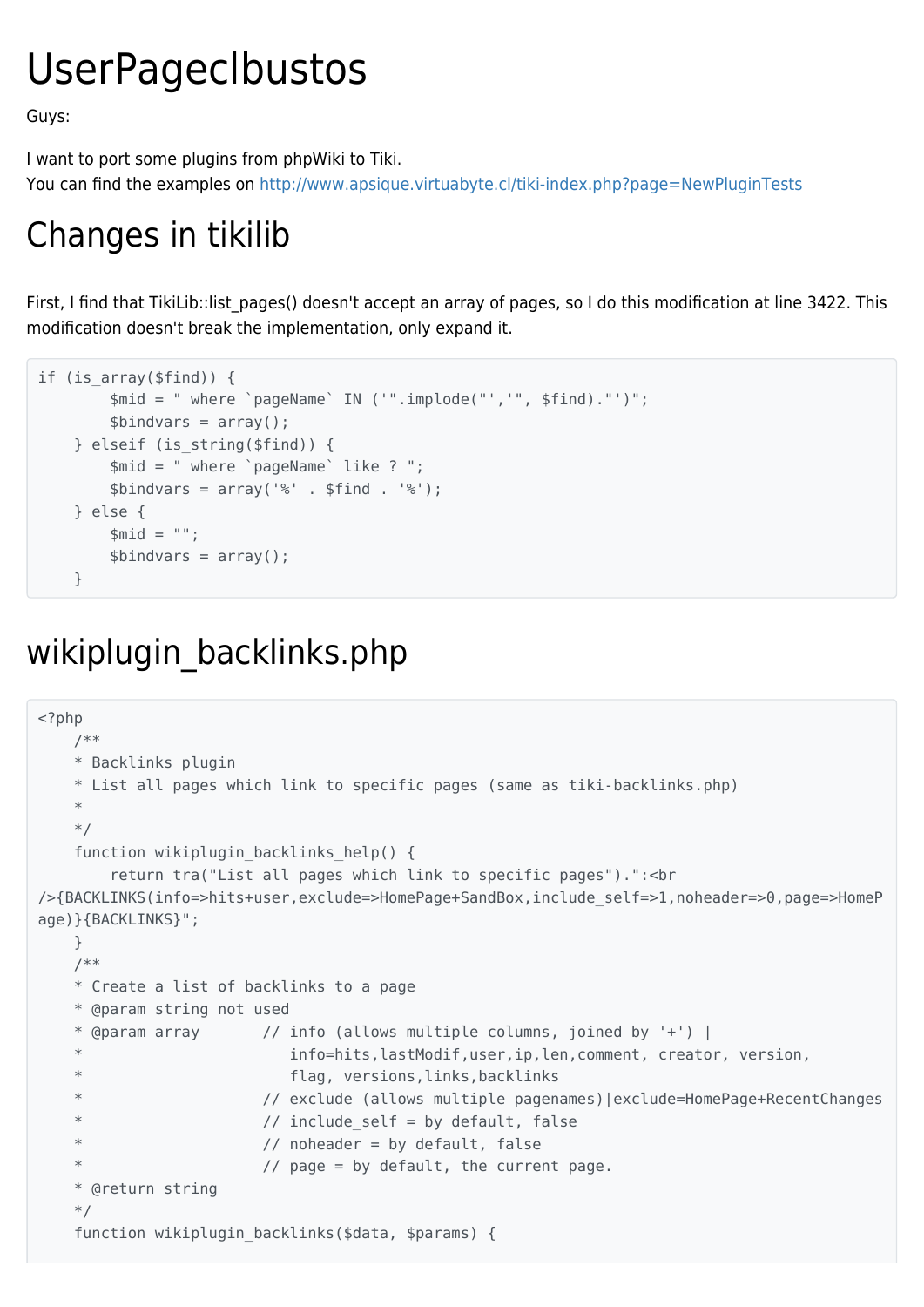```
 global $wikilib;
         $aInfoPresetNames = array(
         "hits" => "Hits", "lastModif" => "Last mod", "user" => "Last author", "len" => "Size",
"comment" => "Com", "creator" => "Creator", "version" => "Last ver", "flag" => "Status",
"versions" => "Vers", "links" => "Links", "backlinks" => "Backlinks");
        $aInfoPreset = array keys($aInfoPresetNames);
        extract ($params);
         /////////////////////////////////
         // Default values
         /////////////////////////////////
         //
         $page = isset($page)?$page : $_REQUEST["page"]; // The page to request
        $include self = isset($include self)?(bool)$include self : false; // Include $page in
the Backlinks
         $noheader = isset($noheader)?(bool)$noheader : 0; // Include a header, with the name
of the page and numbers of Backlinks
         $exclude = isset($exclude)?explode("+", $exclude) : array(); // List of pages to
exclude, separated by '+'
        //
         /////////////////////////////////
         // Create a valid list for $info
         /////////////////////////////////
         //
         if (isset($info)) {
            $info = explore("+", $info);$info temp = array();
             foreach($info as $sInfo) {
                if (in array(trim($sInfo), $aInfoPreset)) {
                    $info temp[] = trim($sInfo); }
                $info = $info temp?$info temp:
                 false;
 }
         } else {
            $info = false;
        }
         //
         /////////////////////////////////
         // Process backlinks
         /////////////////////////////////
         //
         $backlinks = $wikilib->get_backlinks($page);
         if (!$include_self) {
            $exclude[] = $page; }
         foreach($backlinks as $backlink) {
            if (!array search($backlink["fromPage"], $exclude)) {
                 $aBackRequest[] = $backlink["fromPage"];
 }
         }
         if ($include_self) {
             $aBackRequest[] = $page;
         }
        $sOutput = "";
```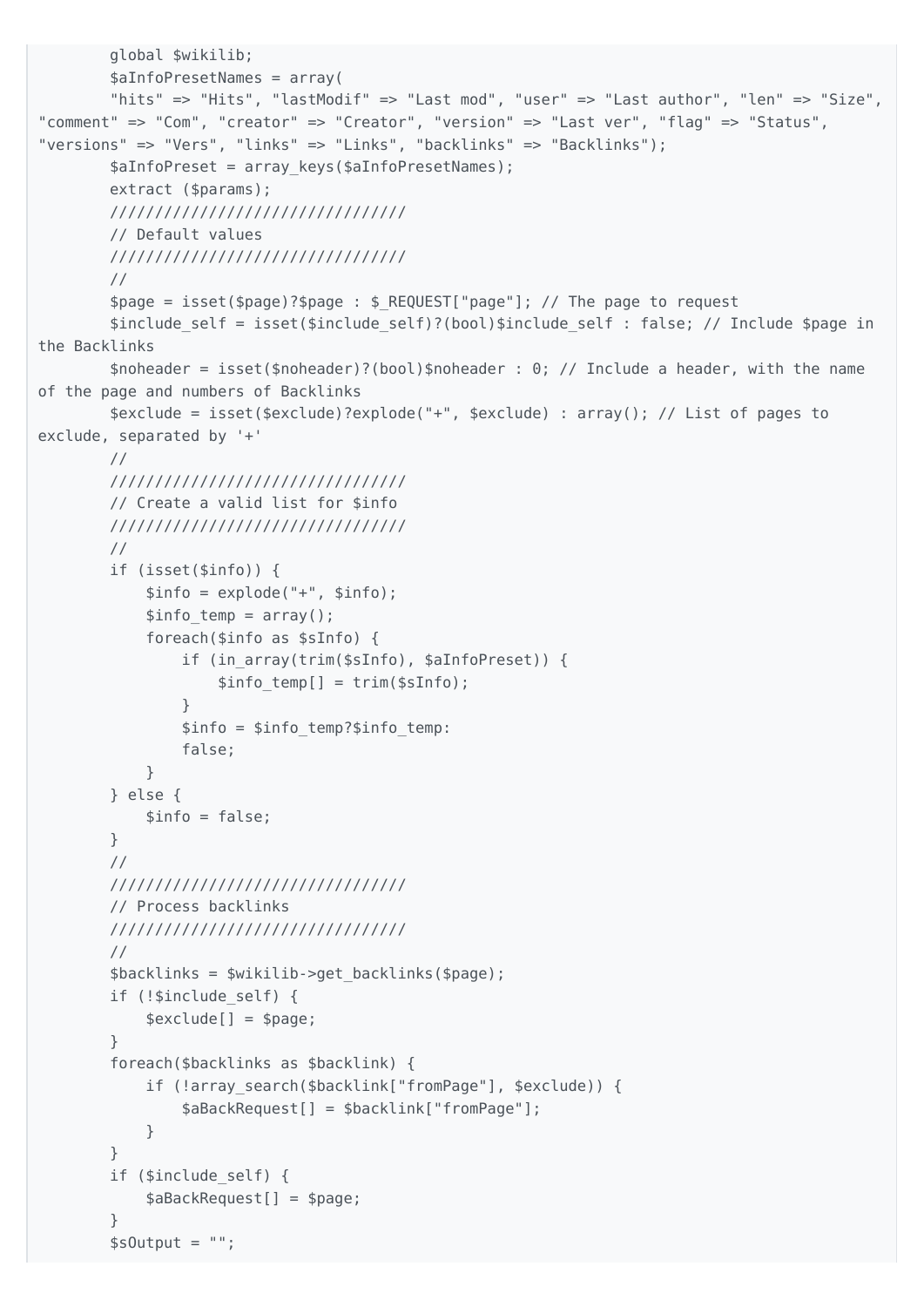```
$aInfo = $wikilib - \text{list pages}(0, -1, 'pageName desc', $aBackRequest);\frac{1}{2}////////////////////////////////////
    // Start of Output
    ///////////////////////////////////
    \frac{1}{2}if (!$noheader) {
         // Create header
         scount = safnfo['cant'];
         if (!$count) { }$sOutput .= "No pages link to (($page))";
         } elseif ($count == 1) {
             $s0utput .= "One page links to (($page))";
         } else \{$sOutput = "Scount pages links to (($page))":\}$sOutput := "\n";\mathcal{F}if (\sin f) \{// Header for info
         $s0utput .= "<table class='normal'><tr><td class='heading'>".tra("Page")."</td>";
         foreach($info as $iInfo => $sHeader) {
             $s0utput .= "<td class='heading'>".tra($sHeader)."</td>";
         \mathcal{L}$sOutput := " < / tr > ";\mathcal{F}foreach($aInfo["data"] as $aPage) {
         // Loop of Backlinks
         if (!$info) {
             $sOutput := "*((".$aPage["pageName"]."))\n";
         \} else {
             $s0utput .= "<tr><td>((".$aPage["pageName"]."))</td>";
             foreach($info as $sInfo) {
                 if (isset($aPage[trim($sInfo)])) {
                      $sOutput .= "<td>".$aPage[trim($sInfo)]."</td>";
                 \mathcal{F}\}\mathcal{L}\}if (\sin f) \{if (\sin f) {
             $sOutput := "</t>\}\mathcal{E}return $s0utput;
\}
```
## wikiplugin titlesearch.php

 $php</math$  $7**$ 

 $? >$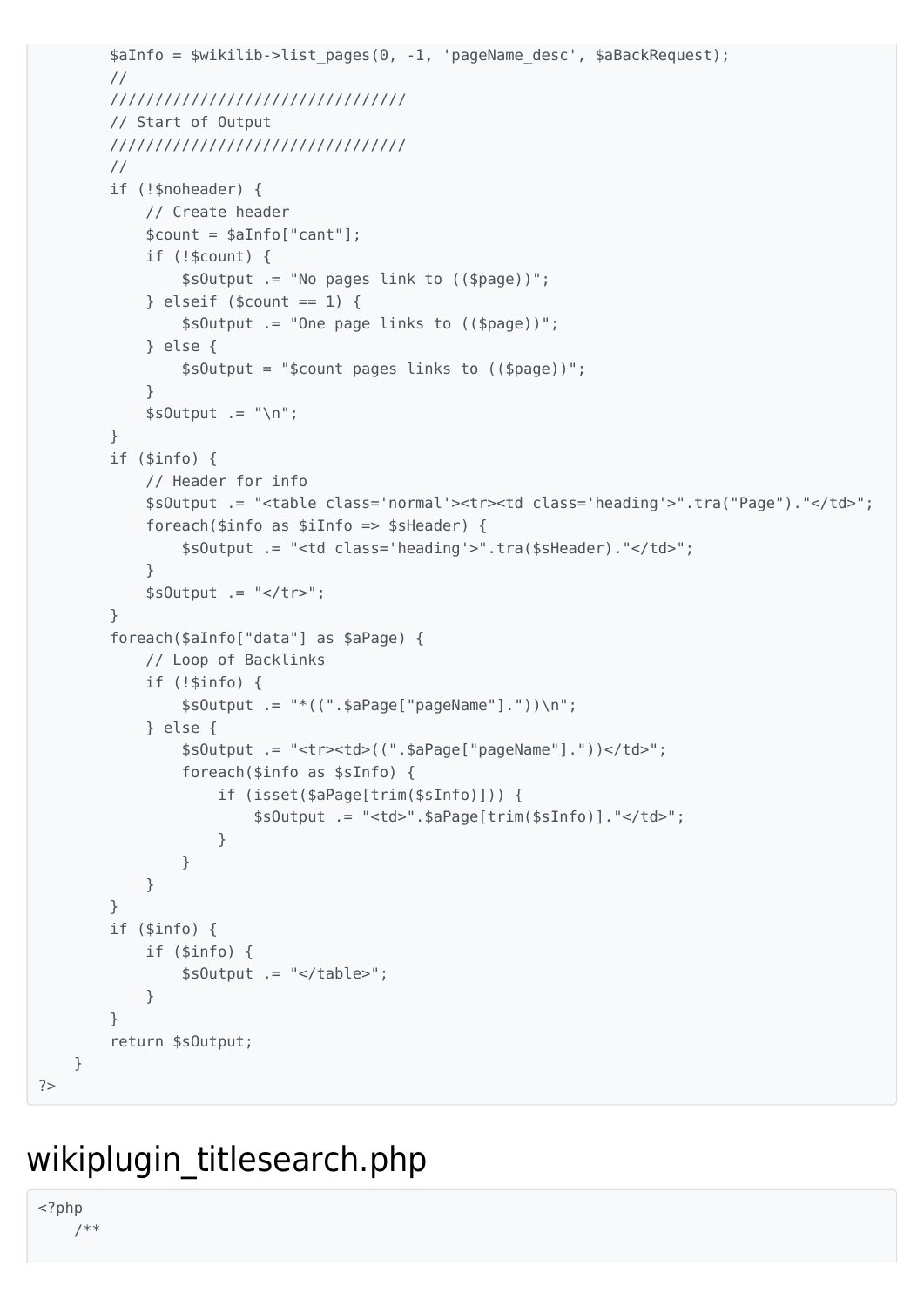```
 * Title Search Plugin
     * Search the titles of all pages in this wiki
    */
   function wikiplugin titlesearch help() {
        return tra("Search the titles of all pages in this wiki").": < br
/>{TITLESEARCH(search=>Admin,info=>hits+user,exclude=>HomePage+SandBox,noheader=>0,)}{TITLESEA
RCH } ";
     }
    function wikiplugin titlesearch($data, $params) {
         global $wikilib;
         $aInfoPresetNames = array(
        "hits" => "Hits", "lastModif" => "Last mod", "user" => "Last author", "len" => "Size",
"comment" => "Com", "creator" => "Creator", "version" => "Last ver", "flag" => "Status",
"versions" => "Vers", "links" => "Links", "backlinks" => "Backlinks");
       $aInfoPreset = array keys($aInfoPresetNames);
         extract ($params);
        /////////////////////////////////
         // Default values
         /////////////////////////////////
         //
        if (!isset($search)) {
             return ("You have to define a search");
         }
         $noheader = isset($noheader)?(bool)$noheader : 0; // Include a header, with the search
and number of pages
         $exclude = isset($exclude)?explode("+", $exclude) : array(); // List of pages to
exclude, separated by '+'
        //
         /////////////////////////////////
         // Create a valid list for $info
         /////////////////////////////////
         //
         if (isset($info)) {
            $info = explode("+", $info);$info temp = array();
             foreach($info as $sInfo) {
                if (in array(trim($sInfo), $aInfoPreset)) {
                    $info temp[] = trim(SsInfo); }
                 $info = $info_temp?$info_temp:
                 false;
 }
         } else {
            $info = false;
         }
         //
         /////////////////////////////////
         // Process pages
         /////////////////////////////////
         //
        $sOutput = "";
         $aInfo = $wikilib->list_pages(0, -1, 'pageName_desc', $search);
         foreach($aInfo["data"] as $idPage=>$aPage) {
            if(in array($aPage["pageName"],$exclude)) {
```